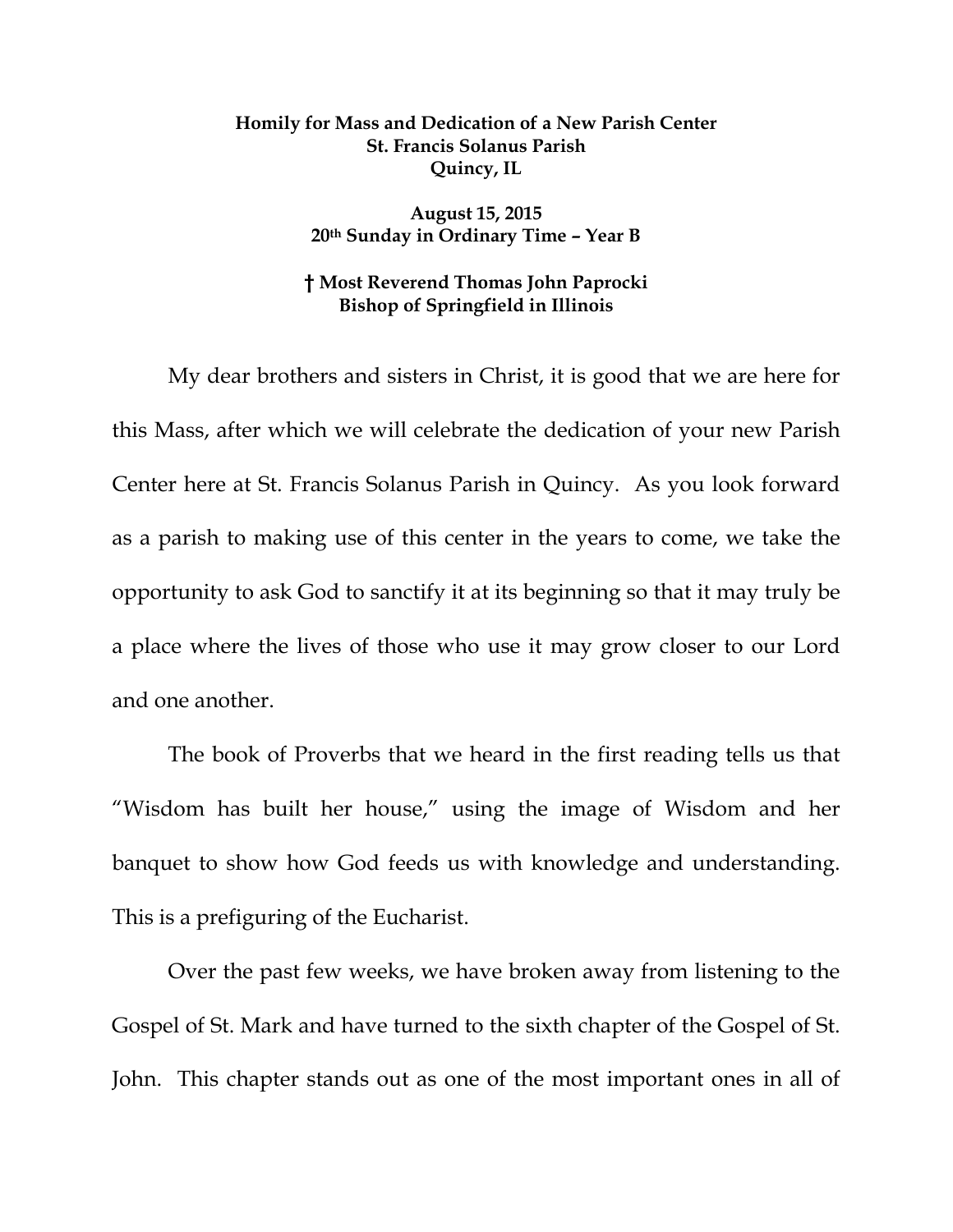the Scriptures, as it offers us some very important teachings on the gift of the Eucharist, which, as the Catechism of the Catholic Church teaches, is "the source and summit of the Christian life."1 Everything that we do as Catholics leads up to or flows from this great gift of sharing in the life of Christ that comes to us in our reception of His Body and Blood in Holy Communion. For as Jesus says in the Gospel: "Whoever eats my flesh and drinks my blood remains in me and I in him." (John 6:56). And this is the goal of our lives as Christians – to remain in communion with Him at all times.

This is at the heart of the message that St. Paul is communicating in our second reading in his Letter to the Ephesians. He warns them to "watch carefully how you live" (Ephesians 5:15). There are many ways in which we can be pulled away from this communion with Christ, and so we must undergo a constant struggle to remain close to Him and His will for us. We accomplish this most successfully when we regularly receive the gift of the Eucharist, which gives us the divine aid and nourishment to resist those things that try to lure us away from our union with Him.

Herein lies one of the most important reasons we have for coming to Mass on a weekly, if not daily, basis: to receive the graces that we need to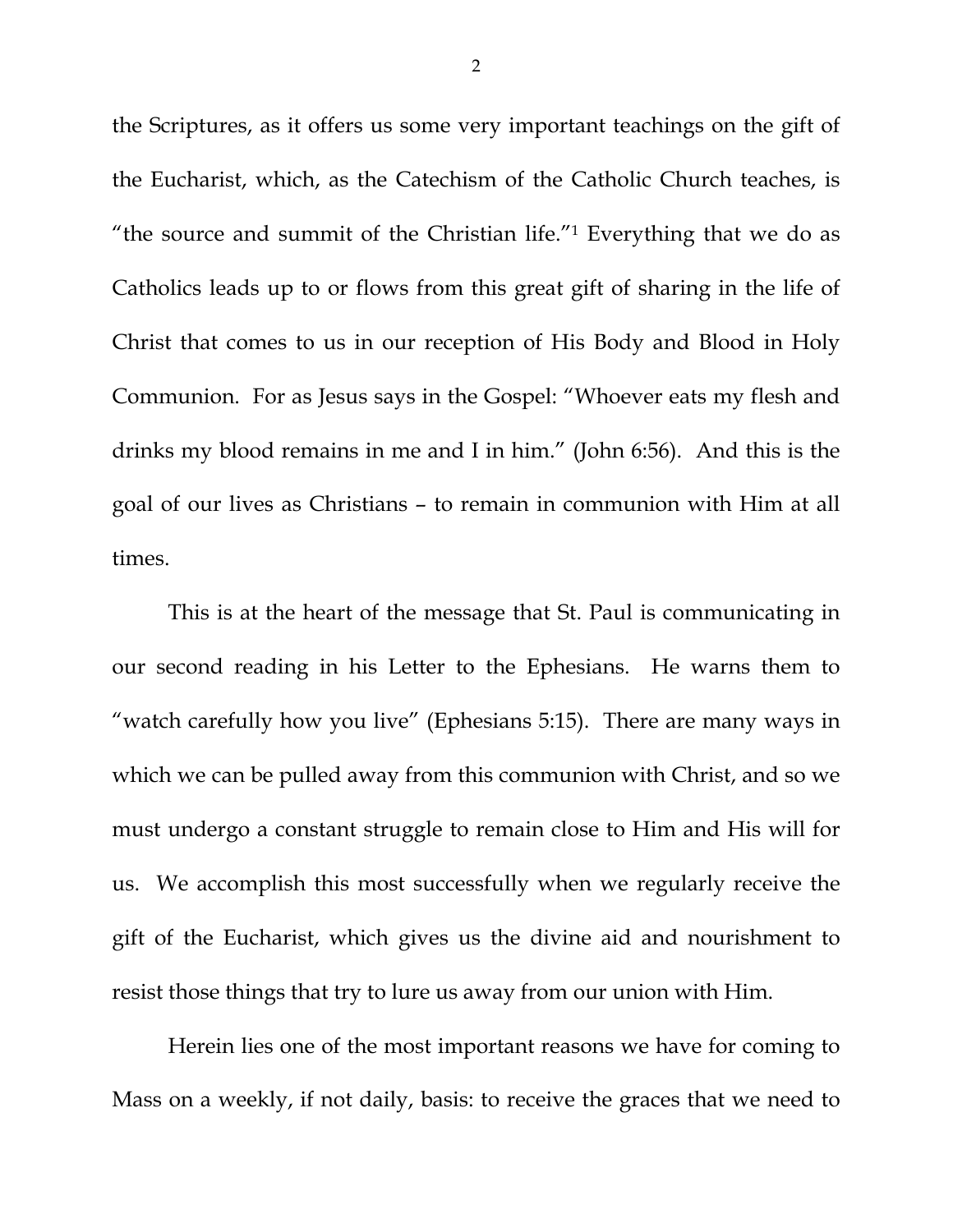stay close to Him and to keep Him at the center of our daily lives. If we keep this perspective, knowing of the great benefits we receive from Him in order to face our daily struggles, we will eagerly look forward to each Mass and lovingly receive Christ into our hearts.

It is also important for us to reflect on how the Eucharist not only strengthens our communion with Christ, it also strengthens our communion with one another. By virtue of our Baptism, we have all become members of the Mystical Body of Christ. Just as our bond with Christ, who is the Head of the Body, is strengthened in our reception of the Eucharist, so too is our bond with the other members of that body strengthened. Having been strengthened in these bonds, we are better prepared to undertake the journey of discipleship, for we do not travel this path alone, but as a body. We never walk in isolation, but work together to come to the Promised Land that awaits us at the end of that journey.

One of the ways in which this communion with one another is lived out is in the context of the parish. The parish is a special place where we have the opportunity to grow in the understanding of our faith and to put in into practice in various forms of service and communal expressions of that shared faith in Jesus Christ.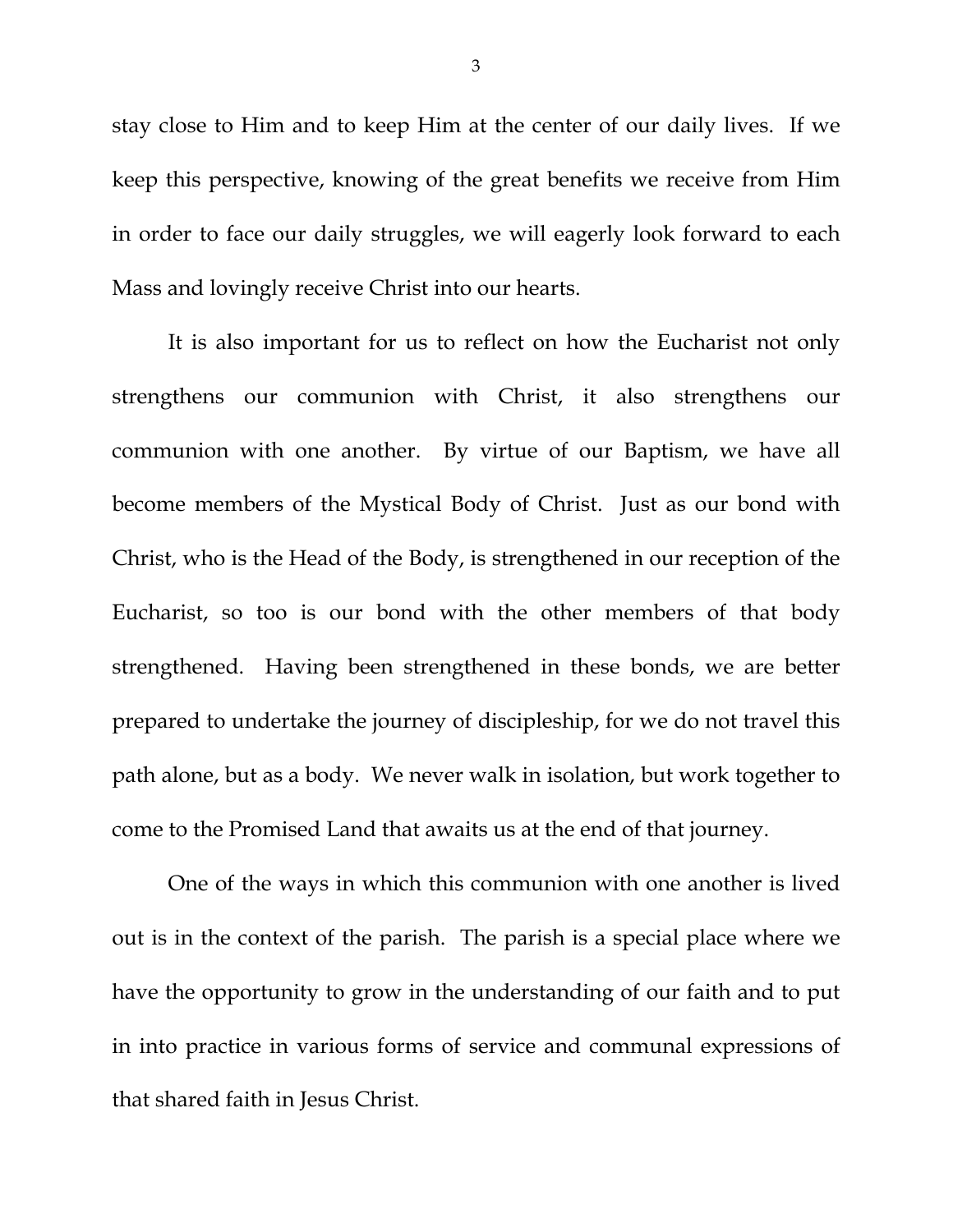The new parish center which is about to be blessed will be significant to the life of this parish as it will offer many opportunities for the members of this portion of the Mystical Body of Christ to come together and continue that journey together through the various activities that will take place here. It will be a place where the Church will be made visible in a particular way through the gathering of God's people.

In an earlier part of St. Paul's Letter to the Ephesians, he speaks about the Church as the "household of God", explaining that it has "Christ Jesus himself as the capstone. Through Him the whole structure is held together and grows into a temple sacred in the Lord" (Eph 2:20-21). The use of the word capstone, or in other translations, cornerstone, is significant here.

Just as a cornerstone is essential to the structural foundation of a building, so too with the building of God. If the foundation of what we do and who we are is not Christ, the building is bound to fail. This applies to your new parish center as well. Although it may be very well constructed with good materials that will enable it to stand for many years, if its use is not rooted in Christ, its spiritual walls will crumble.

This spiritual foundation comes from our relationship with Christ which is formed and nourished here in this church through prayer and the

4